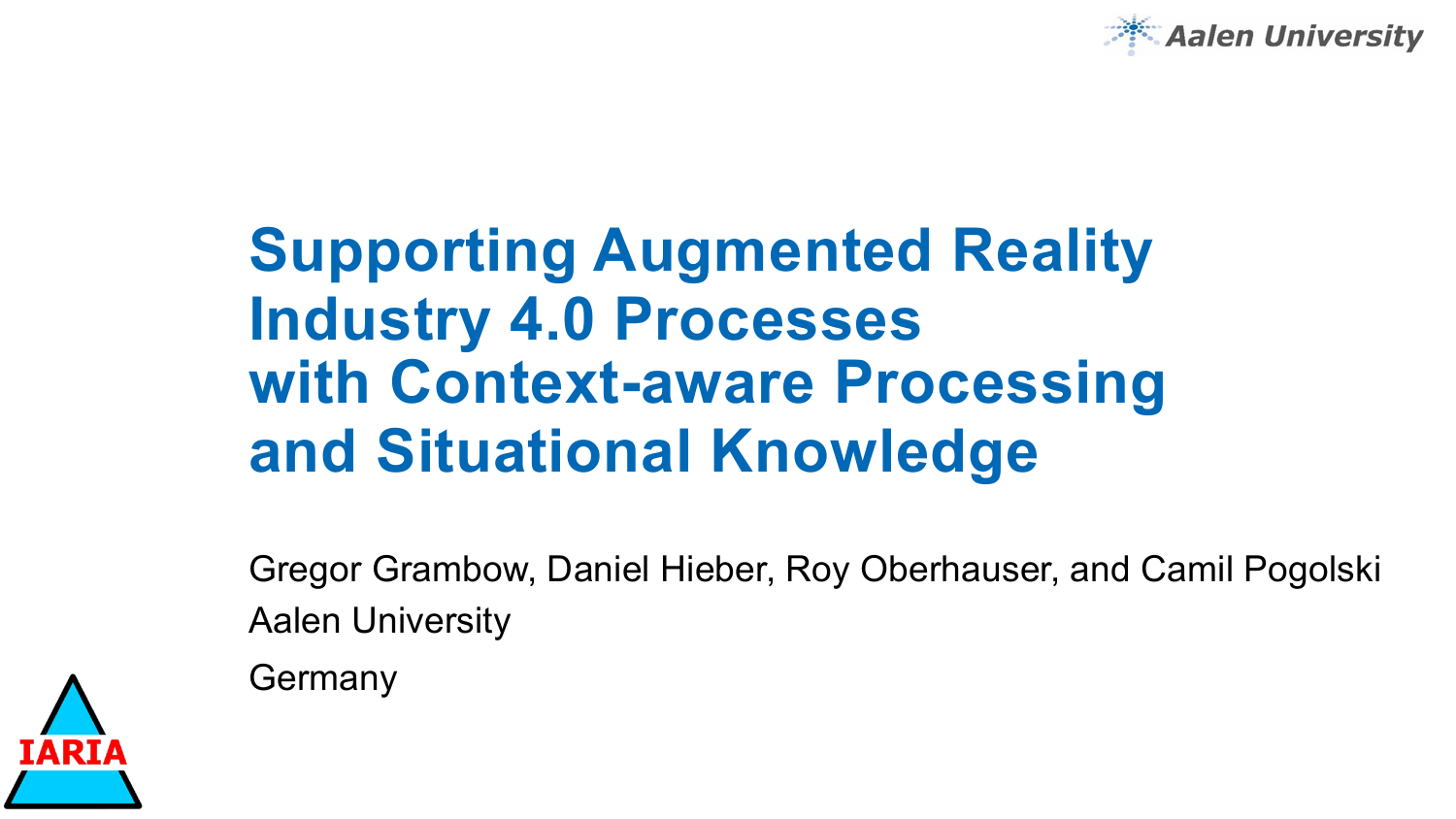

### **Presenter: Roy Oberhauser**

- Worked for 14 years in the software industry in the Silicon Valley and in Germany doing research and development.
- Since 2004 he has been a Professor of Computer Science at Aalen University in Germany, teaching in the areas of software engineering.
- His research interest is to leverage technologies and techniques to innovate, automate, support, and improve the production and quality of software for society.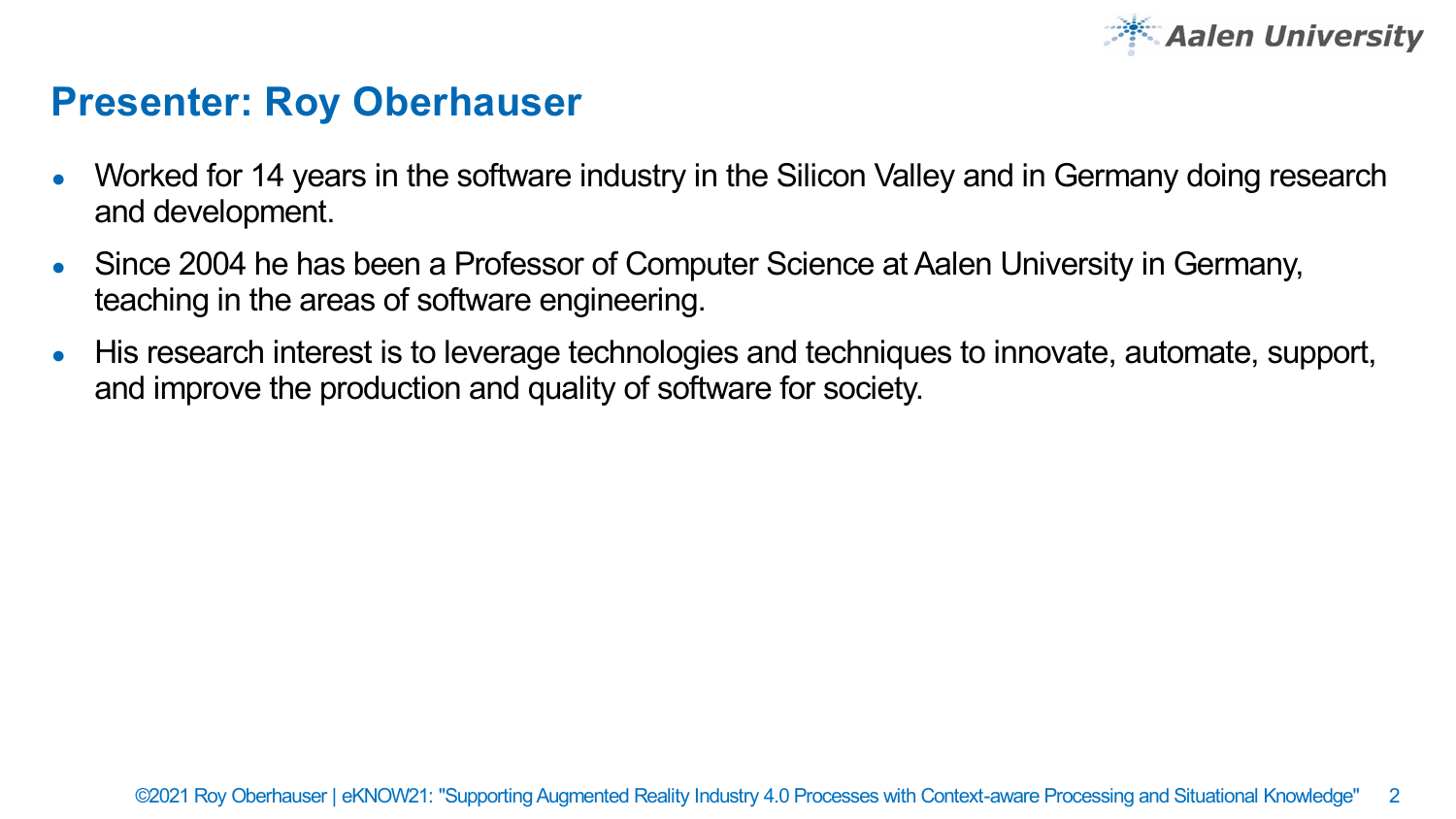

# **Contents**

- Current challenge & problem
- Solution: ARPF
- Context Models
- Solution architecture
	- Assignment and Context Engine
	- § AR Client
	- § BPMS
- Evaluation
- Conclusion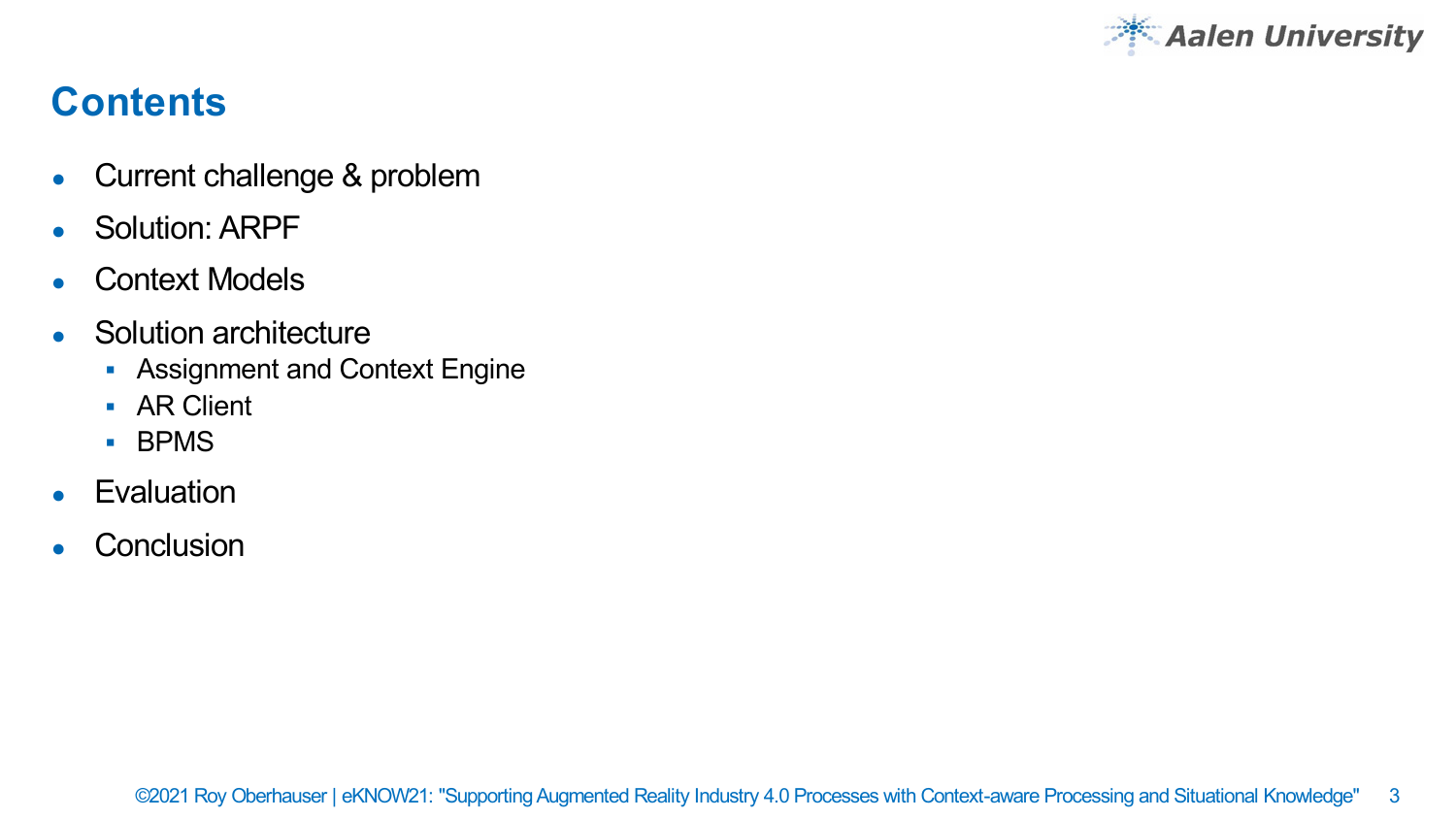

### **Industry 4.0 and Smart Factory Challenge: Automation & Humans**

- High degree of automation and digitalization
	- § Yet certain complicated tasks such as machine maintenance must still be executed by human workers
- Such human-based tasks can be supported by Augmented Reality (AR) devices
	- Currently AR task support is highly manual from a process perspective
- To better integrate AR tasks into Industry 4.0 processes:
	- They should consider various contextual factors such as:
		- Live sensor data from machines
		- Environmental worker safety conditions or regulations
	- § These are not yet well integrated into the *global production process*
- Problems:
	- § Manual task assignment or suboptimal automated task assignment
	- § Over-exposure of workers to hazards like noise or heat
	- § Unawareness of worker break, overtime, qualification, regulations, or labor cost
	- Delays in the production process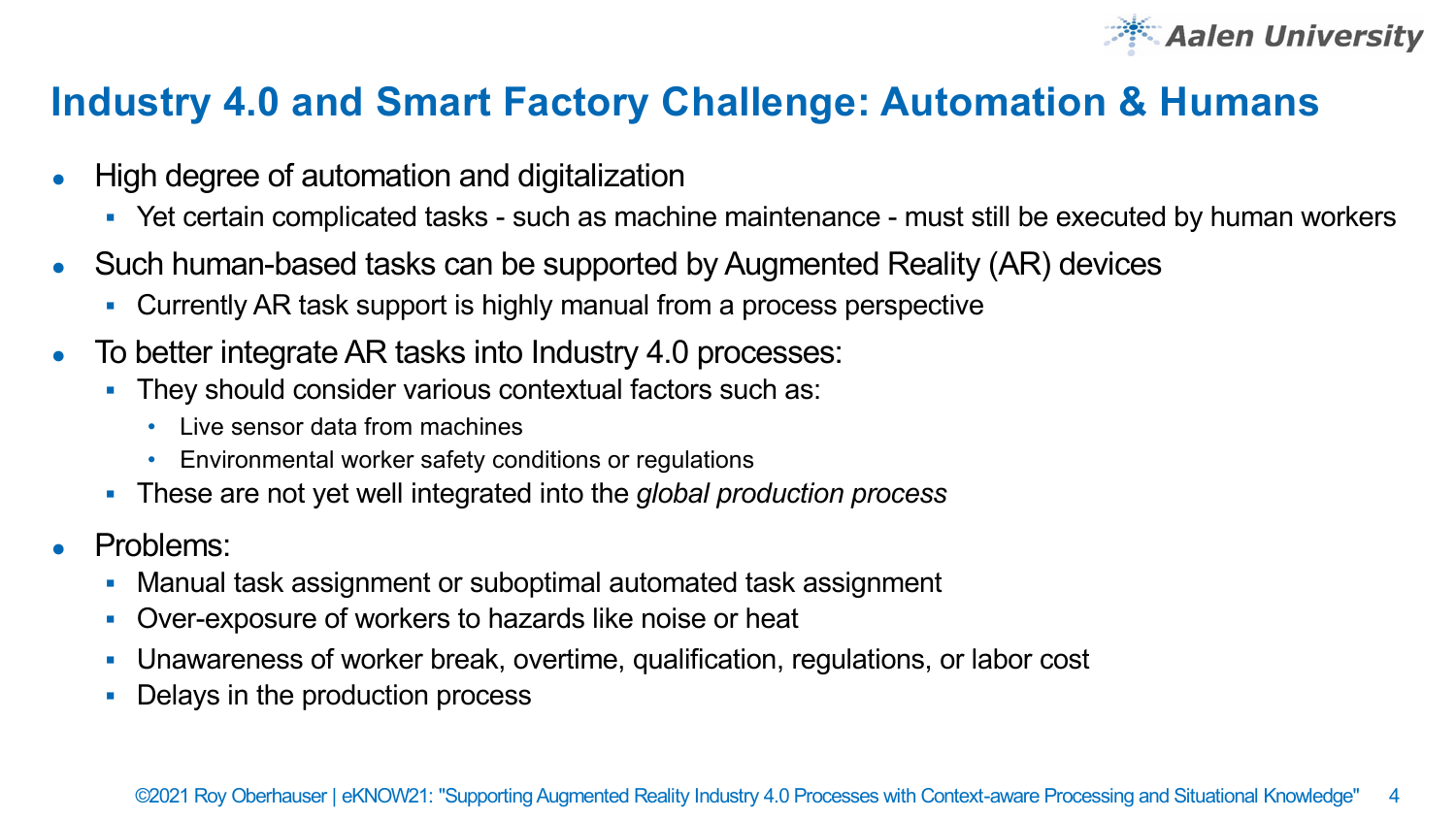

## **Technical Problem: Context-Awareness**

- **Business Process Management System (BPMS)** 
	- § "Knows" and accesses only its own process state and process context
	- § Unaware of "other" things going on
	- § Typically relies on its own web- or rich-client interface for human interaction
- Augmented Reality (AR)
	- § Requires separate hard- and software platforms
	- AR devices are typically controlled manually
	- § Lacks inherent automated workflow support and integration with BPMS



### Address the gap between AR and BPMS context-awareness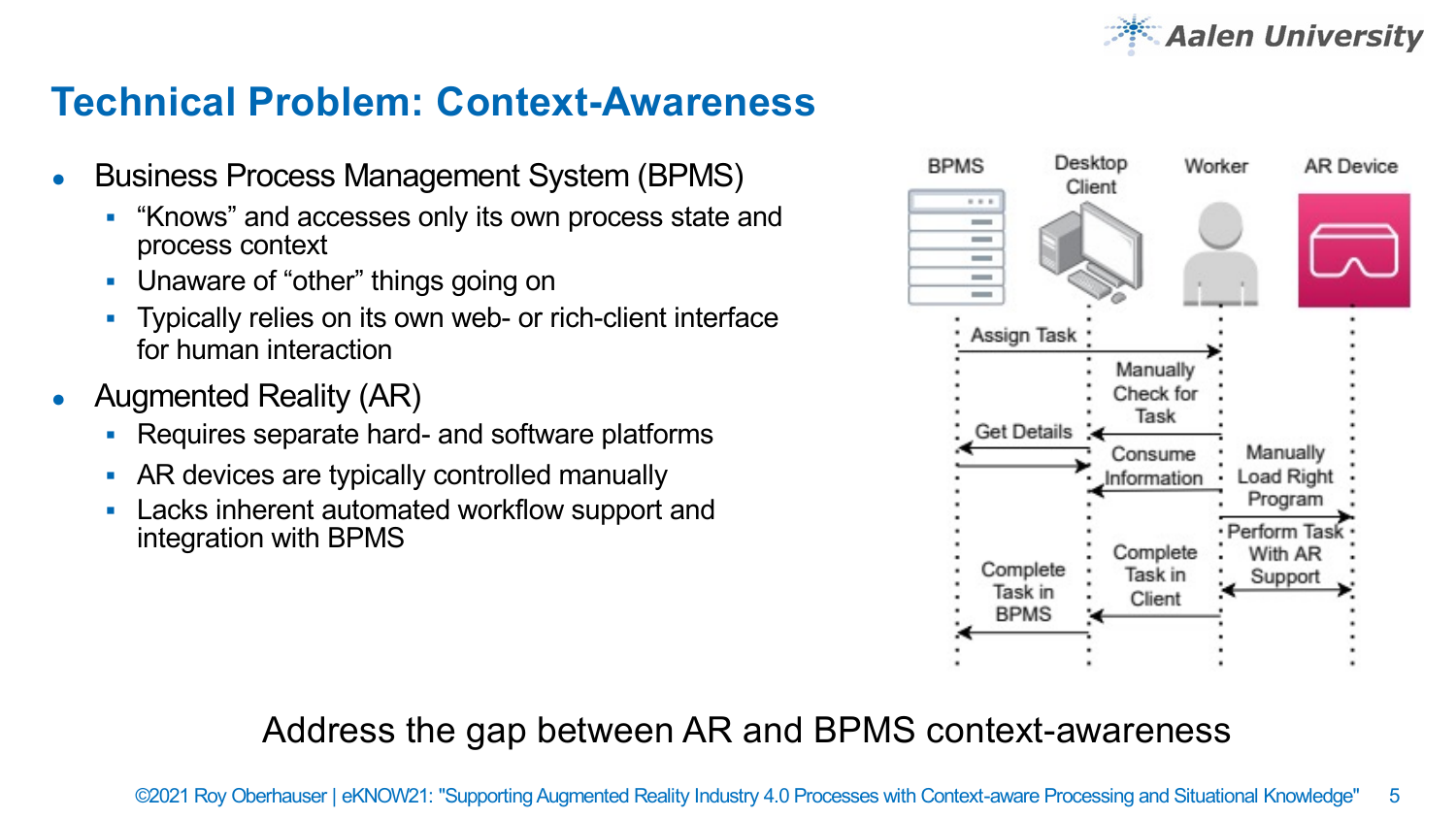

# **Solution: Augmented Reality Process Framework (ARPF)**





- Combines context-aware processing, situational knowledge, and AR support in one solution
- Improved task assignment thanks to contextawareness and situational knowledge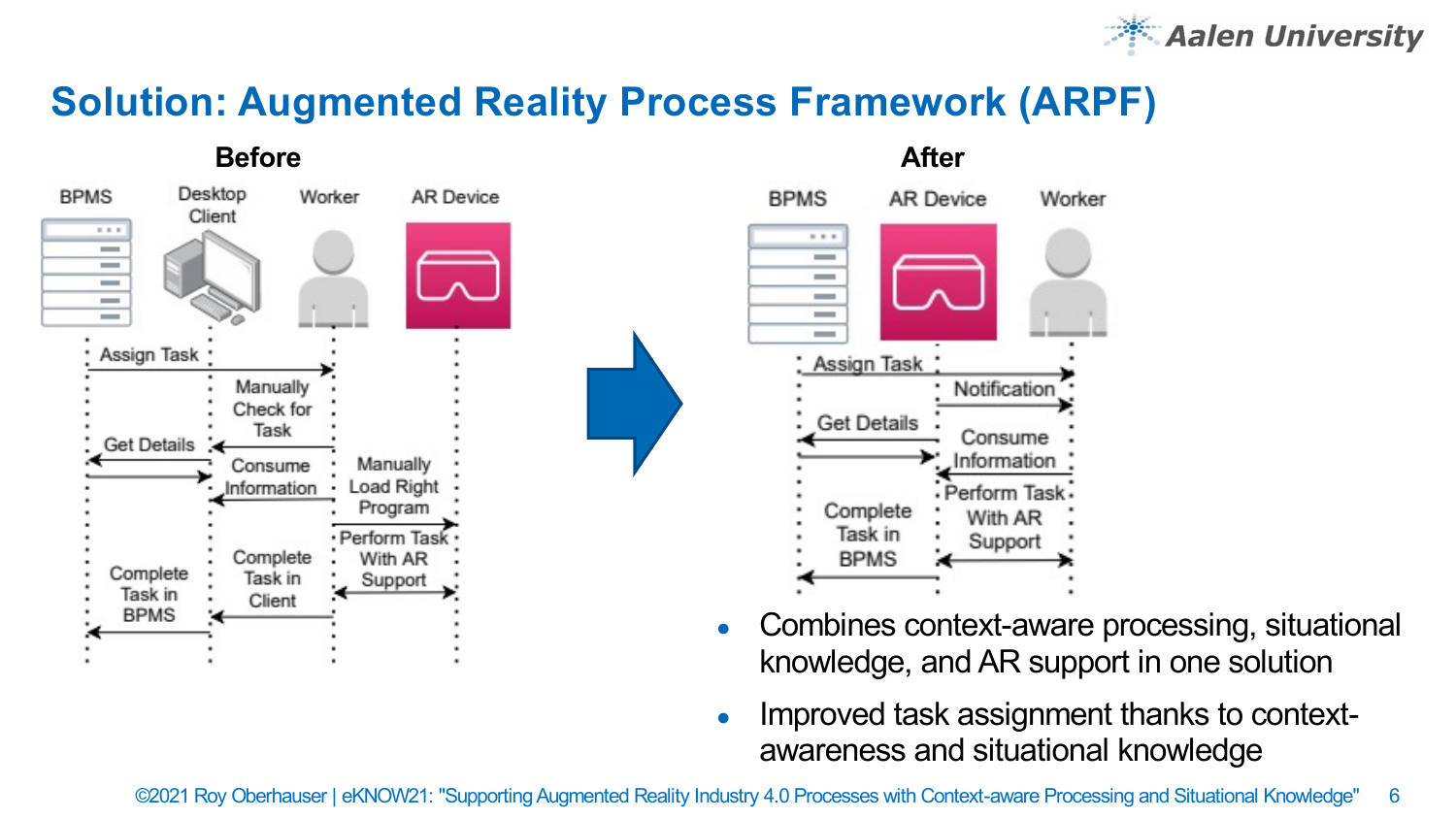

### **ARPF Context and Actor Models**

### Enabling Contextual AR Processes

### **Context data models Actor models**

| Global Context                                                                 | Process Context      | <b>Activity Context</b>                                                                                                                                       |
|--------------------------------------------------------------------------------|----------------------|---------------------------------------------------------------------------------------------------------------------------------------------------------------|
| <b>Global Events</b><br><b>Global Rules</b><br>Machines<br>Resources<br>Agents | <b>Process Rules</b> | <b>Activity Rules</b><br>Machine Type   Machine<br>Resource Types   Resources<br>Position   Null<br>Danger Levels<br>Qualification Reg.<br><b>AR Template</b> |

| Resource Model                                  | Machine Model                                              | <b>User Model</b>                                                                |
|-------------------------------------------------|------------------------------------------------------------|----------------------------------------------------------------------------------|
| Position<br>Danger Levels<br>Qualification Req. | Position<br>Danger Levels<br>Qualification Req.<br>Sensors | Danger Thresholds<br>Position<br>Qualification<br>Assignment Cost<br>Utilisation |

Contextual information added to the processes that Physical entities involved in process execution govern how activities should be executed efficiently

#### ©2021 Roy Oberhauser | eKNOW21: "Supporting Augmented Reality Industry 4.0 Processes with Context-aware Processing and Situational Knowledge" 7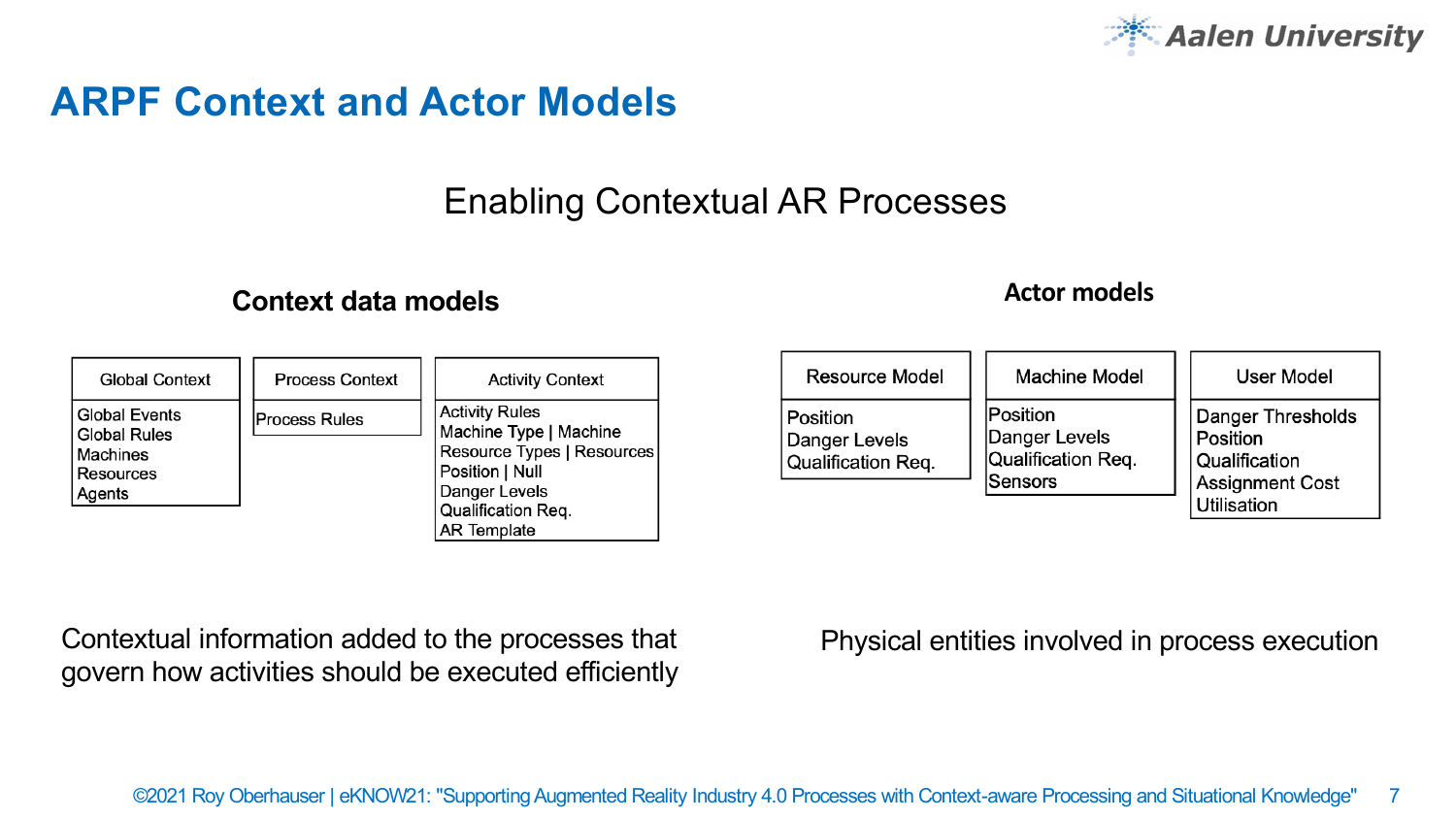

# **Solution Architecture**

- Distributed Services
- Device independent AR Client
	- § Support users during task execution
	- § Fully functional BPM client
- Assignment and Context Engine with generic APIs
	- Calculate assignments and validate preconditions
	- Provide BPMS independent solution
	- § Support easy integration with existing BPMSs
- Assignment Messaging System with high throughput
	- § For real-time (sensor) communications
	- Support of common standards
- BPMS with Data Stores for additional machine sensor-based context information

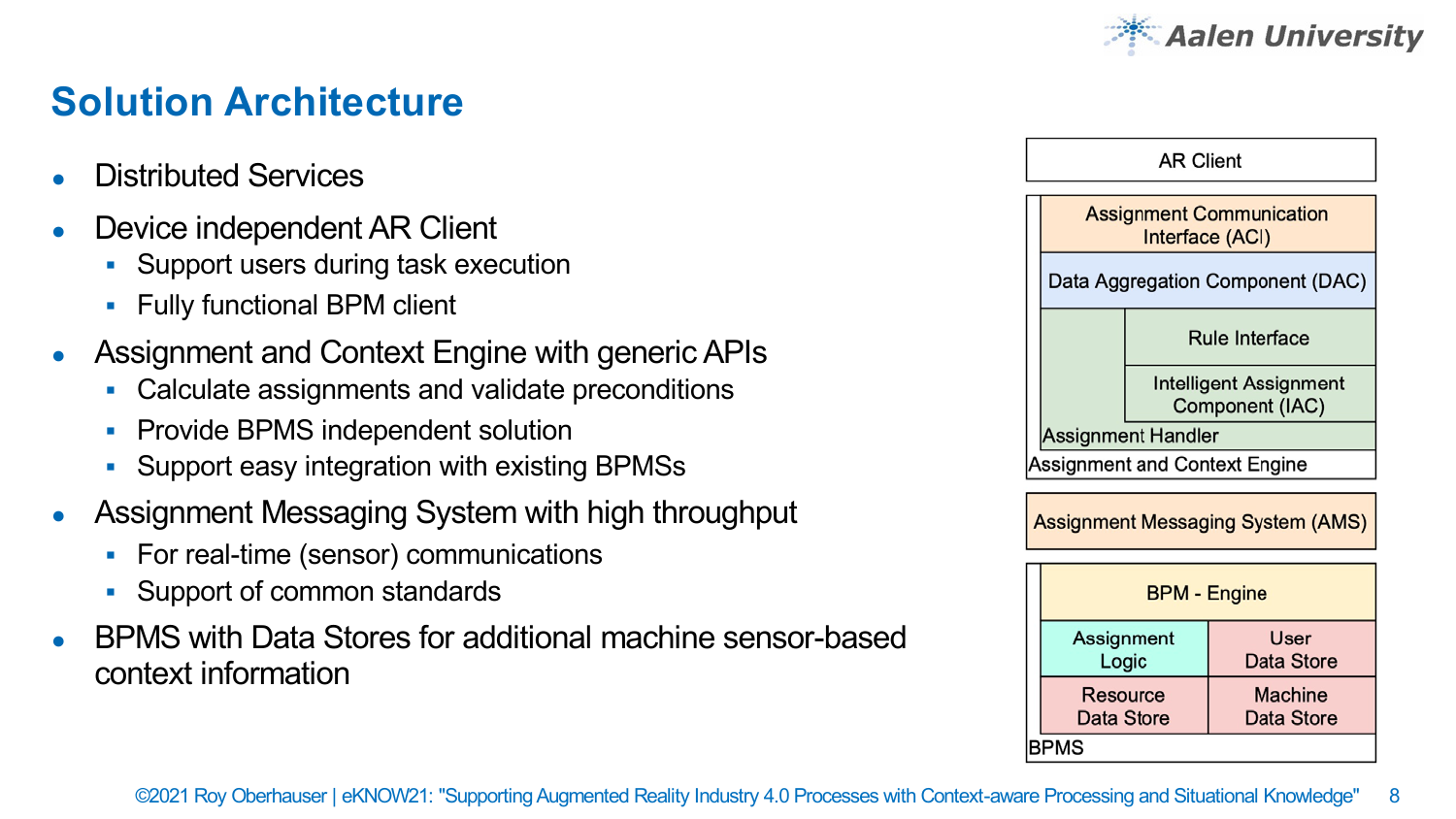

## **ARPF Implementation Architecture: Camunda & AristaFlow Variants**

**Camunda Variant**

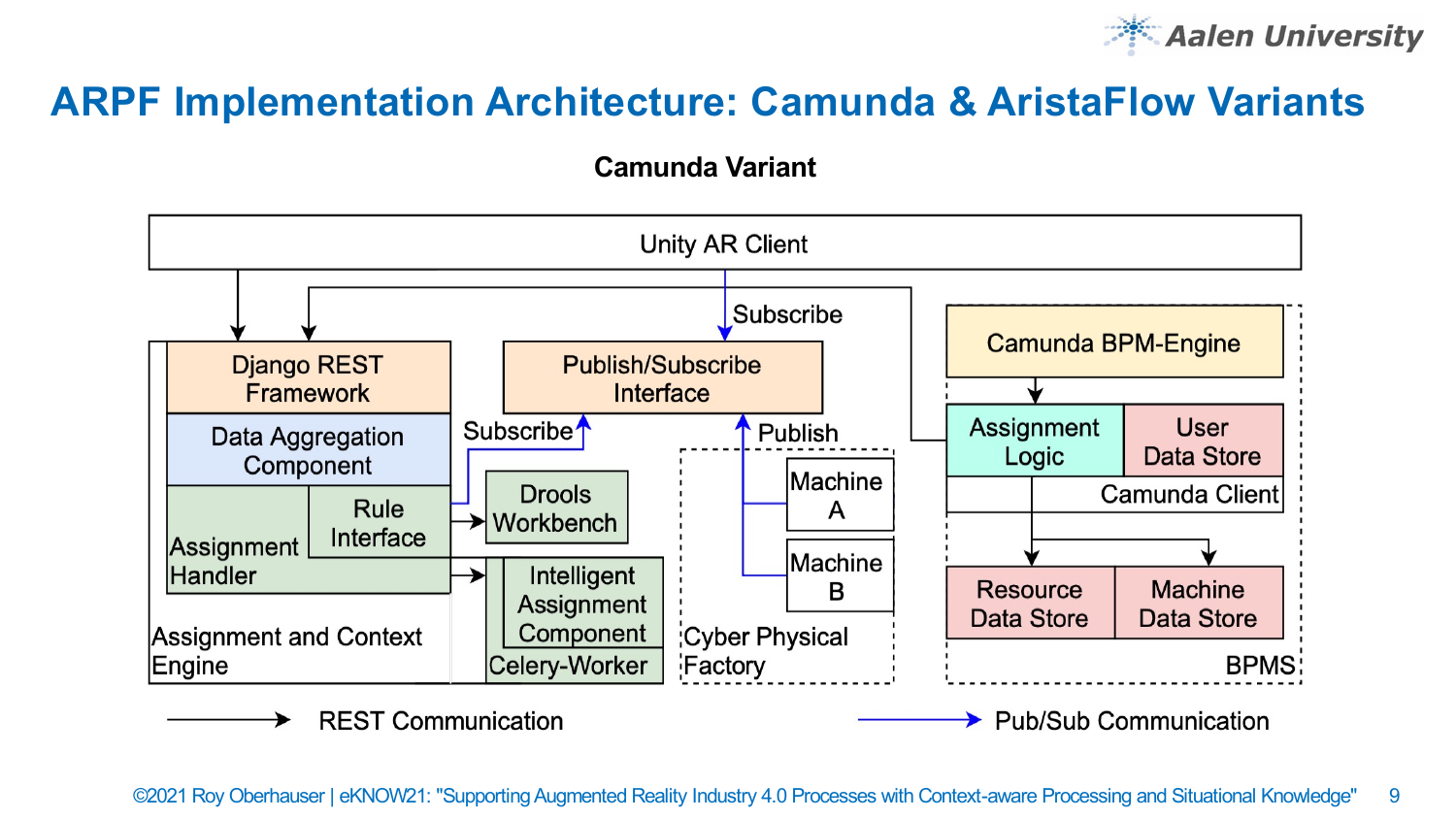

# **ARPF Assignment and Context Engine**

- Core ARPF component
- Calculates optimal assignment via Fuzzy Logic
- Utilizes Celery for multiprocessing
- **Bridge between AR Client and BPMS**
- BPMS requests assignment calculation via REST
- AR Client requests information and controls process workflow via REST APIs
- Rule Interface allows implementation of external rule engine (e.g., Drools) for user-configurable precondition validation
- Supplies rule engine with latest sensor values via Pub/Sub interface
	- § OPC-UA support

Assignment and Context Engine (red outline)

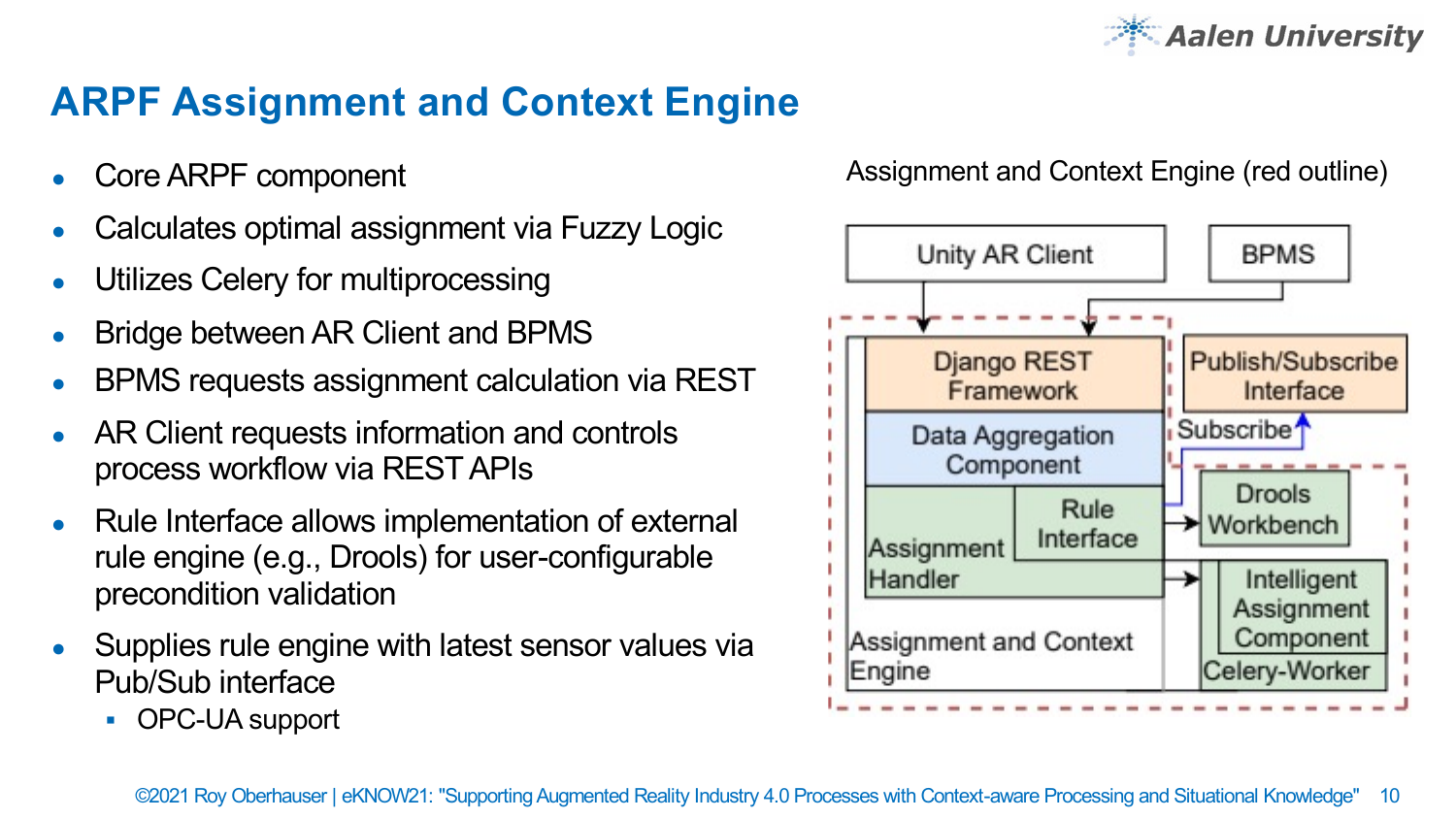

### **ARPF Unity AR Client**

- Common portable AR client software for all AR devices
- Allows complete control of BPM process via AR
- Provides task-specific AR support integrated into AR device (AR goggles, smart tablet, etc.)
- Receives and integrates latest sensor information from task relevant machines via MQTT into AR display





©2021 Roy Oberhauser | eKNOW21: "Supporting Augmented Reality Industry 4.0 Processes with Context-aware Processing and Situational Knowledge" 11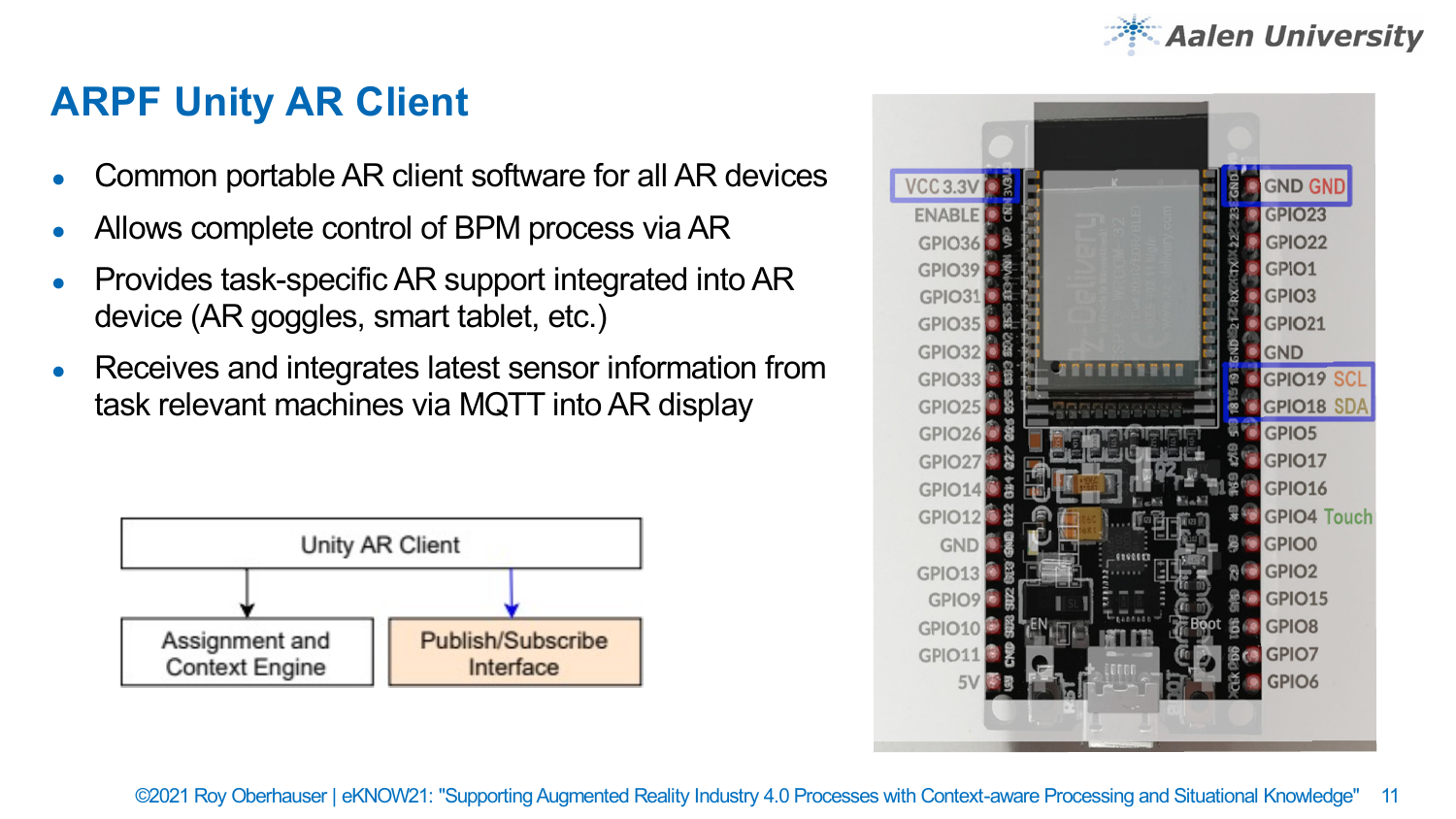

### **ARPF Architecture: BPMS Integration**

- Optionally extends BPM engine with:
	- § User Data Store containing required user context data
	- Resource Data Store containing required resource context data
	- § Machine Data Store containing required machine context data
- Requires Assignment Logic to aggregate data and request assignments
- Assignment Logic is called via automatic task in BPM Process template
	- § Synchronous assignment request via service task
	- Asynchronous request via script task

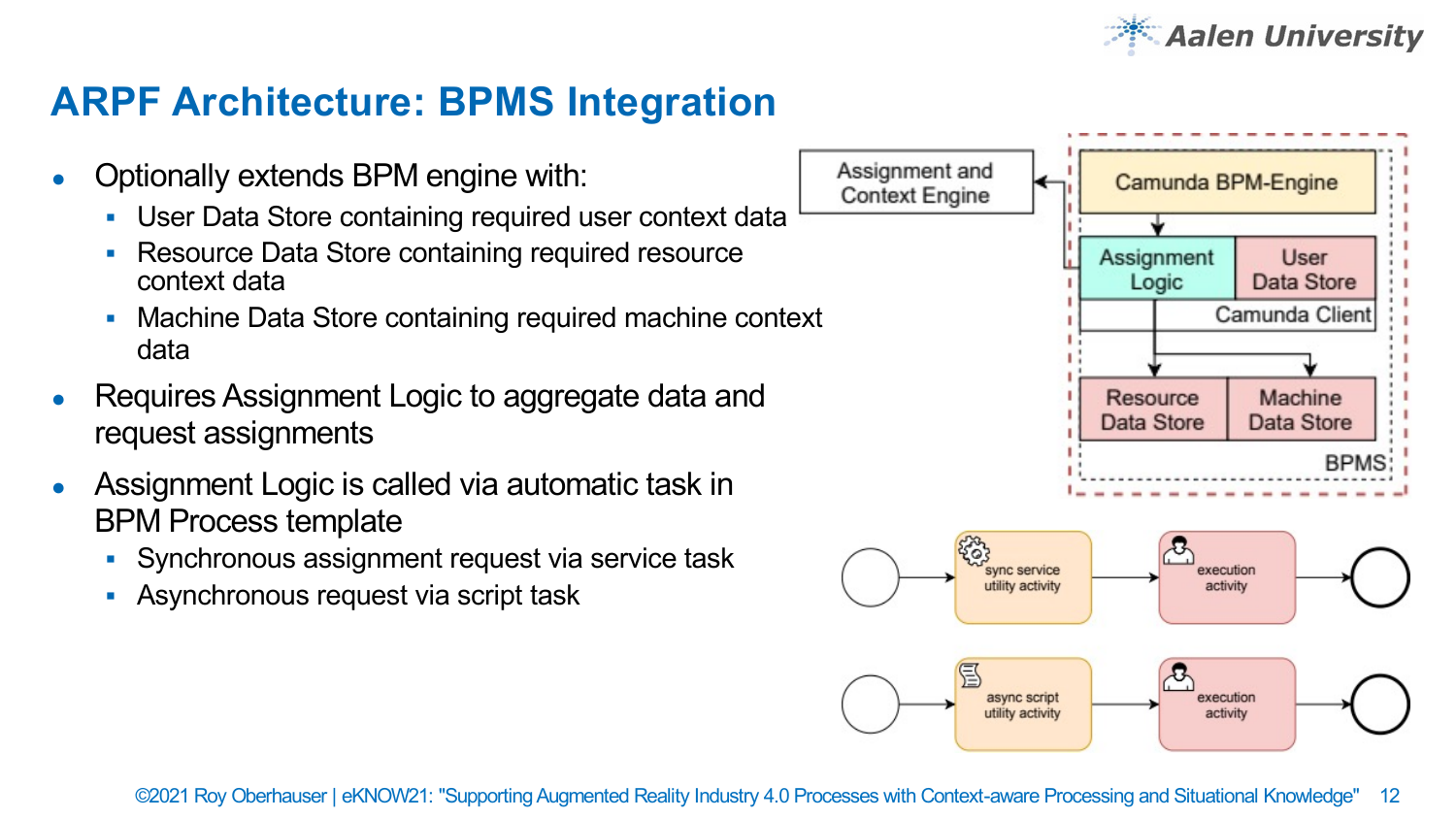

## **Evaluation**

- Due to COVID restrictions factory use case was simulated
- Simulation comparison:
	- § ARPF-supported BPMS vs. a plain BPMS (Camunda)
- Simulation (with AnyLogic)
	- Repair and maintenance scenario
	- § Easy integration in BPMS with REST
	- Interfaces (Camunda, AristaFlow)
	- § Reduced downtime for workers
	- § Heavily reduced cost through more efficient assignments
	- § Reduced downtime for repairs by maintenance
	- § Intervals increased due to adjusted prioritization

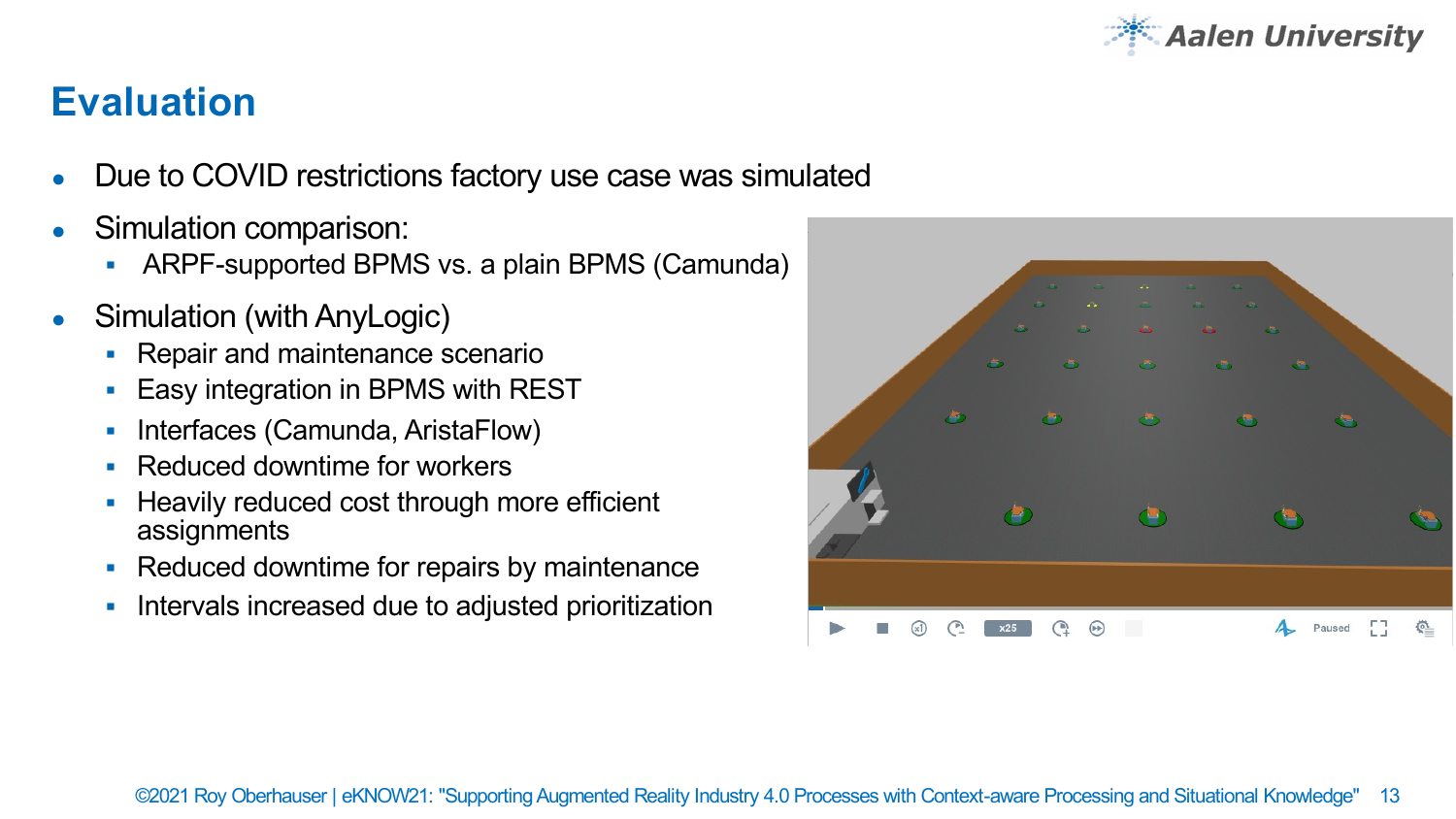

### **Simulation Details**

- Factory with 21504m<sup>2</sup> so that travel distance makes a difference
- 29 machines requiring maintenance every 16 hours
	- Initial maintenance scheduled 0-16 hours after start of the simulation.
	- § Machines had an average breakdown interval of 36 hours.
- 5 workers available to complete these activities
	- § 4 internal workers, waiting in a maintenance building in the factory hall
		- Engineering qualifications of 4, 5, 6 and 7
	- 1 external worker (more expensive) waiting 820 meters away.
		- Depicts highly-trained personal often contracted by external service providers.
		- Engineering qualification of 8.
	- § Danger thresholds were set to 0.7 for all values.
- If a machine required maintenance or repair:
	- § New process instance with the required worker qualification and the machine's position was started.
	- § The activity takes between 1 to 3 hours and requires an engineering qualification of 4 for maintenance and 6 for repairs.

ARPF-supported BPMS reduced cost, traveled distance, machine repair downtime and prevented any safety regulation violations but had overall higher maintenance downtime

|                   | ARP      | Camunda  |
|-------------------|----------|----------|
| work time         | 2103.31  | 2310.60  |
| idle time         | 524.49   | 396.38   |
| avg_overqual      | 0.12     | 0.08     |
| avg tasks day     | 3.52     | 3.62     |
| violations        | 0.00     | 5.12     |
| traveled distance | 9304.40  | 9502.27  |
| cost              | 2000.00€ | 4600.00€ |
| max_avg_underqual | 0.00     | $-0.02$  |
| downtime maintain | 439.83   | 293.14   |
| downtime_repair   | 218.90   | 249.32   |